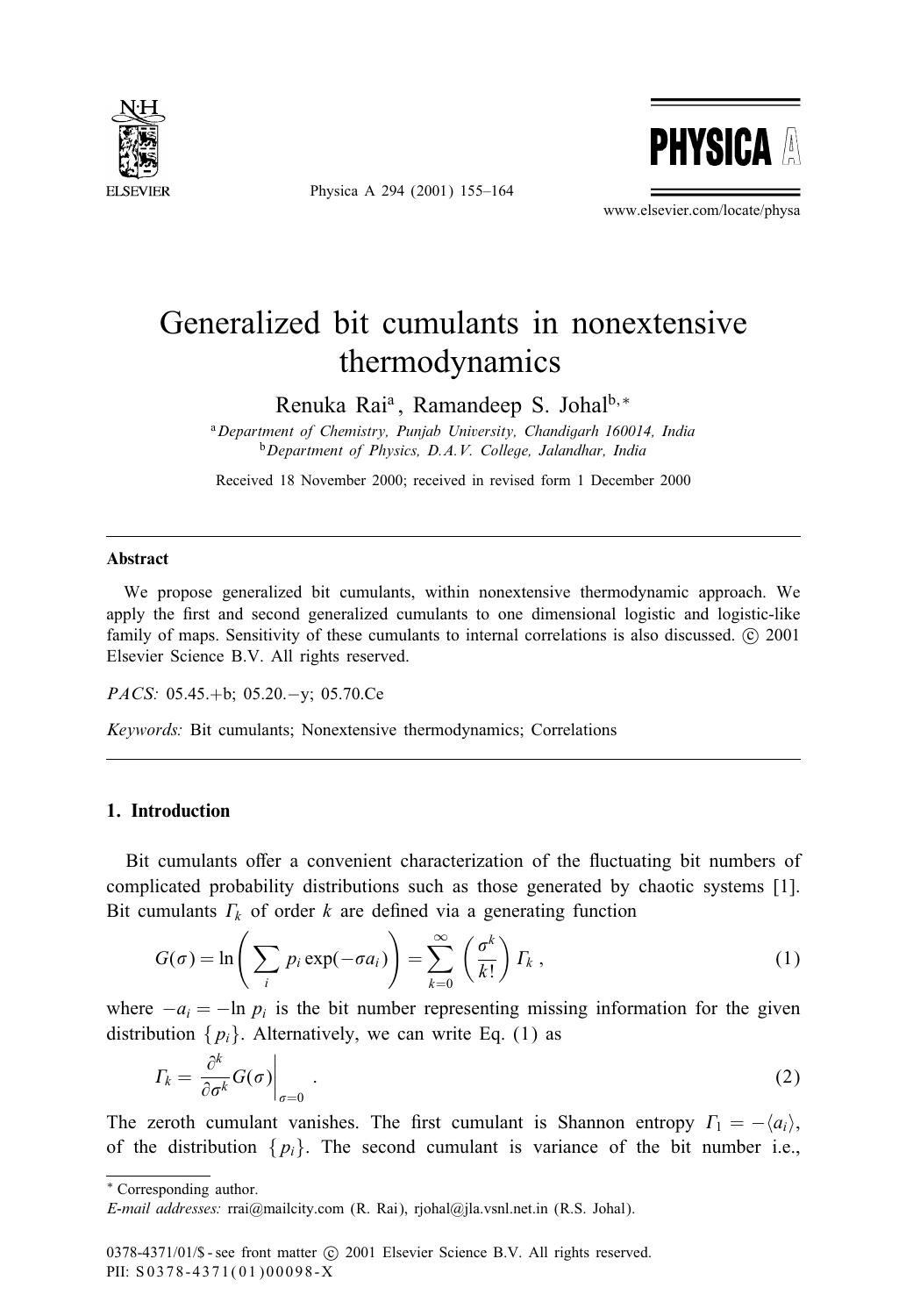$\Gamma_2 = \langle a_i^2 \rangle - \langle a_i \rangle^2$ . From thermodynamic point of view,  $\Gamma_2$  is of major importance. It is a generalization of heat capacity and measures the variance of bit number. It has been discussed [2] in the context of critical behaviour in equilibrium and non-equilibrium phase transitions. An important property of  $\Gamma_k$  is that it is additive with respect to statistically independent or uncorrelated subsystems. Thus, for a composite system  $(A+B)$ whose joint probabilities factorize as  $p_{ij}^{(A+B)} = p_i^{(A)} \cdot p_j^{(B)}$ , we have  $\Gamma_k^{(A+B)} = \Gamma_k^{(A)} + \Gamma_k^{(B)}$ . This *extensive* feature of the standard bit cumulants makes them sensitive to building up of internal correlations of physical systems such as those appearing near the critical point of equilibrium phase transitions.

Our purpose here is to generalize the bit cumulants within nonextensive thermostatistics of Tsallis [3]. The latter formalism which is a generalization of Boltzmann–Gibbs formalism, is based on a nonlogarithmic entropy

$$
S_q = \frac{1 - \sum_{i=1}^{W} p_i^q}{q - 1} \,,\tag{3}
$$

where  $|1-q|$  is a measure of nonextensivity of the entropy, i.e., its feature of nonadditivity with respect to entropies of statistically independent subsystems. So some kind of correlation is induced by nonextensivity. In fact, thermodynamics based on maximization of Tsallis entropy is applicable to such systems as are characterized by one of the following: long range interactions, long term memory effects or multifractal-like phase space. It has found a number of significant applications such as Hamiltonian systems with long range interactions [4], two-dimensional pure electron plasma turbulence [5,6], granular systems [7], anomalous diffusion  $[8–10]$ , fully developed turbulence  $[11,12]$ , nonlocal correlations in quantum entanglement [13] and many other systems. In the Boltzmann–Gibbs formalism, some of these systems could be regarded as nonequilibrium systems, though with a quasi-stationary state. Particularly, nonextensivity plays important role for low-dimensional dissipative systems at the onset of chaos or at bifurcation points [14 –16]. Recently, a nonextensive thermostatistics based on multifractal formalism was developed by the authors which related degree of nonextensivity  $(1-q)$ to the precision of calculation [17,18]. Thus, there is relevance to discuss the alternative tool of bit cumulants to characterize probability distributions within nonextensive approach.

This paper is organized as follows: in Section 2, we present generalized version of bit cumulants and apply the first and second cumulant to logistic-like family of maps. In Section 3, we discuss a recent application of generalized second bit cumulant. Finally, in Section 4, we explicitly show how the sensitivity to internal correlations is modified by adopting nonextensive measure of entropy and bit variance.

### **2. Generalized bit cumulants**

First we identify the generalized bit number within Tsallis thermostatistics. It is denoted by  $-[a_i]$ , and Tsallis entropy is defined as  $S_q = -\sum_{i=1}^W [a_i] p_i$ . Thus